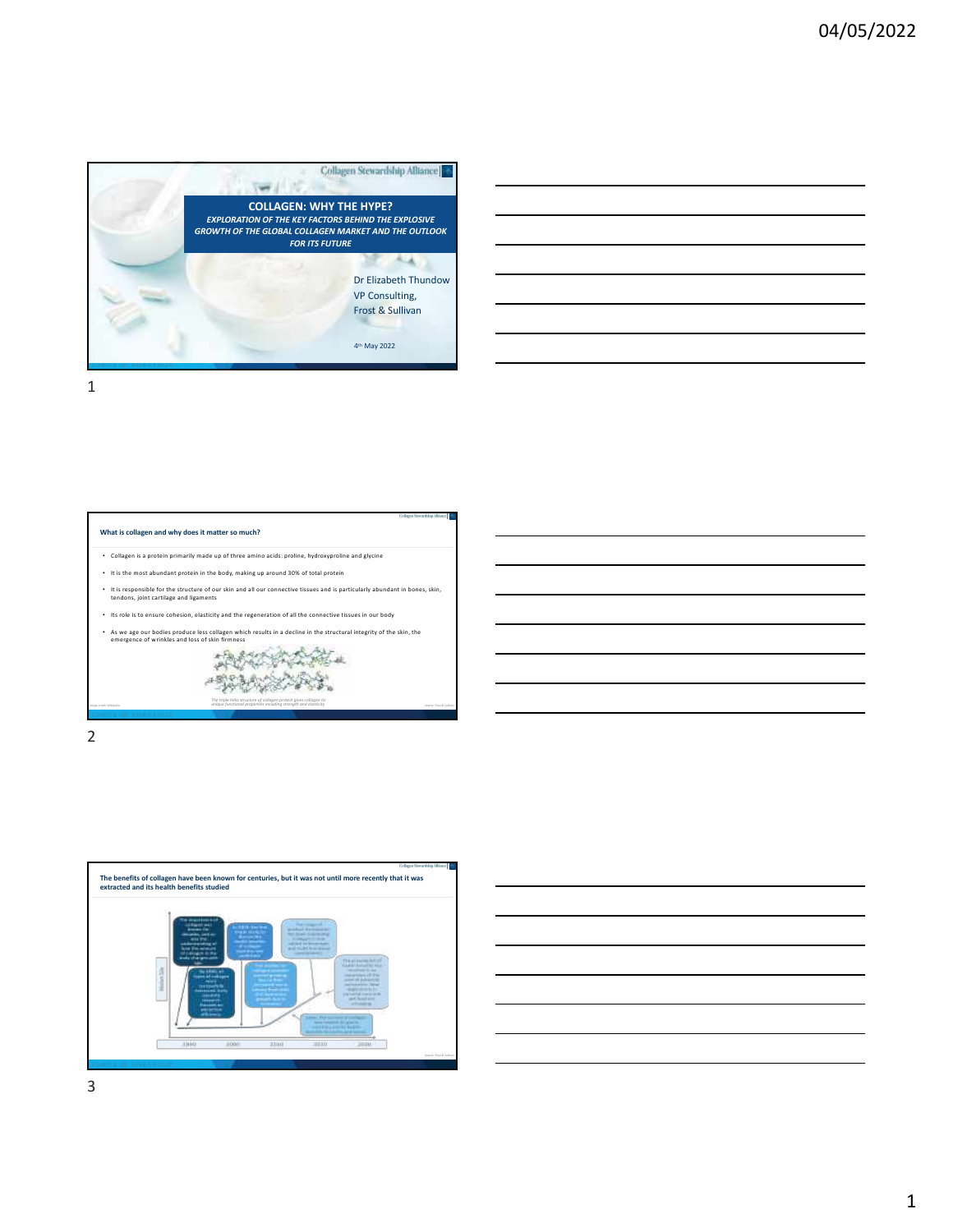









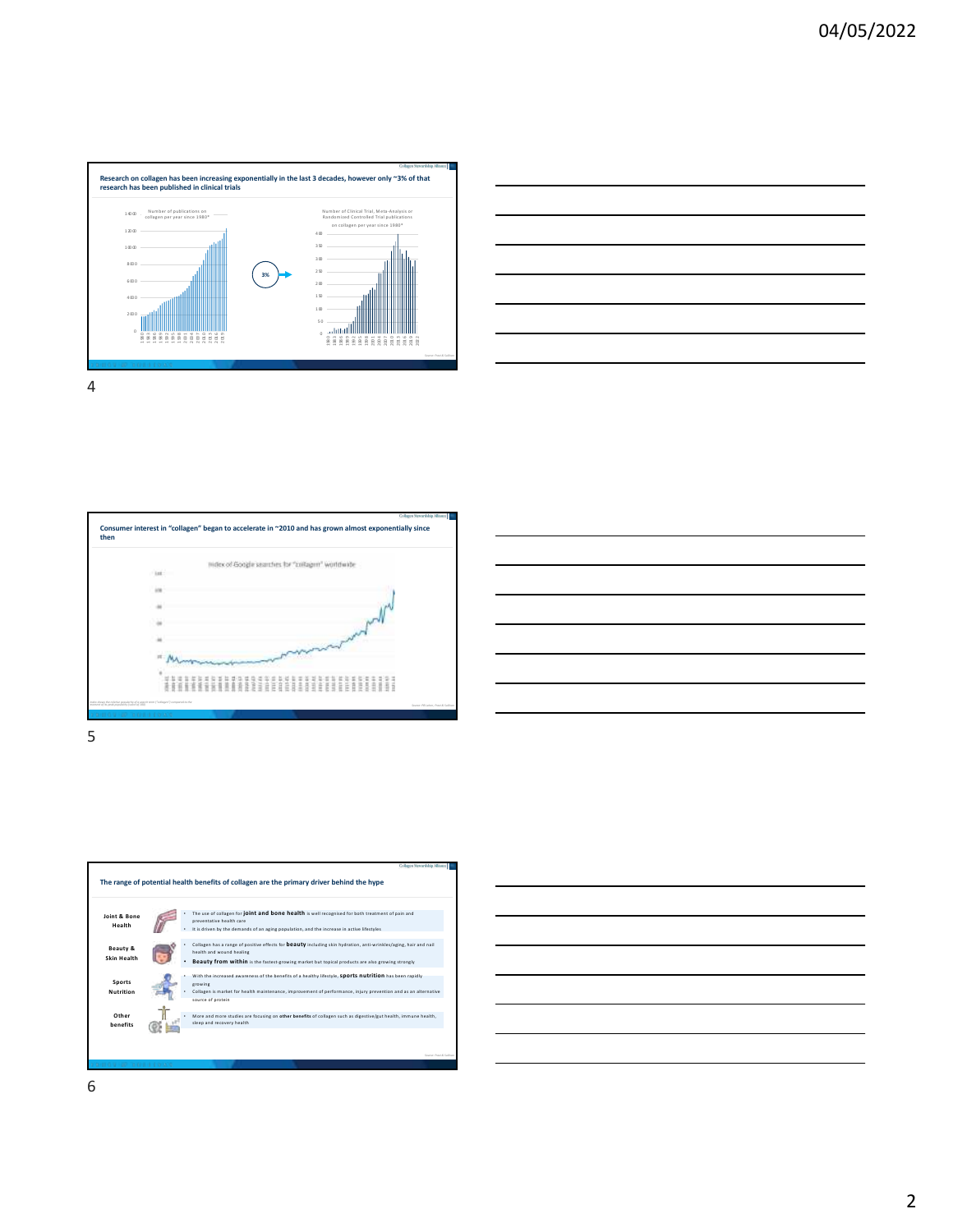



**A further drive behind the growth is the incorporation of collagen into many different application/product formats** • **Supplement applications lead the market.** It is expected that supplements will continue to dominate the market due to their high dose concentration and their simplicity and ease of consumption. f. Franctional food and beverages account for almost a quarter of the market. Depending on the<br>organoleptic properties of the specific form of collagen, its incorporation into a wide range of products is feasible<br>and this is • Growth in the **personal care/cosmetics category** is a leading driver for collagen demand. Beauty-from- $\mathcal{L}$ within products, included in the supplements category, currently account for higher demand than topical<br>cosmetics, although collagen is seen as a highly desirable ingredient by consumers. • Use of collagen within pet/animal care also continues to grow, though this market remains relatively small in comparison to other segments. Ð • There is a niche market for collagen ingredients in pharmaceutical applications, but this is largely in the R&D phase.

8



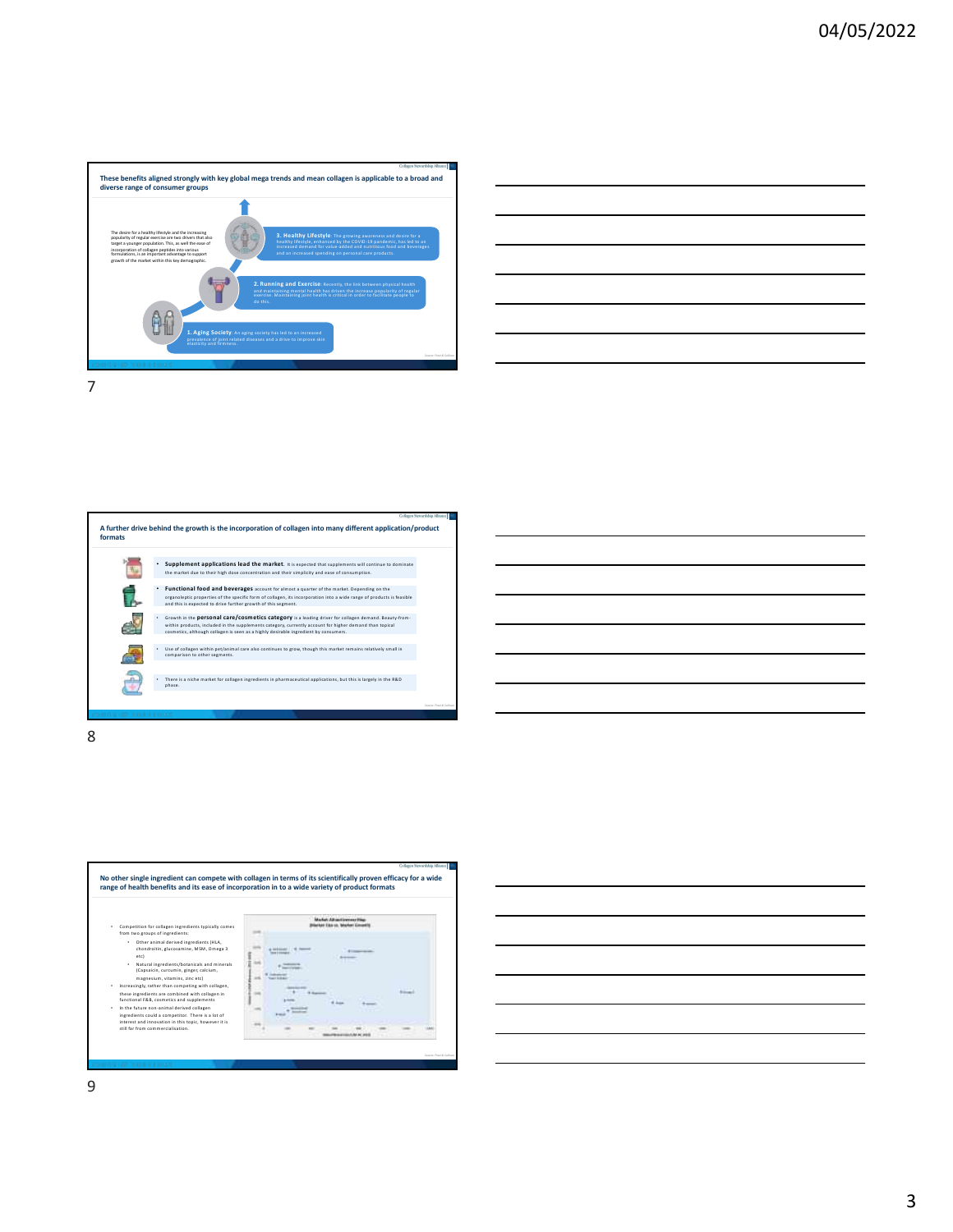



10









12